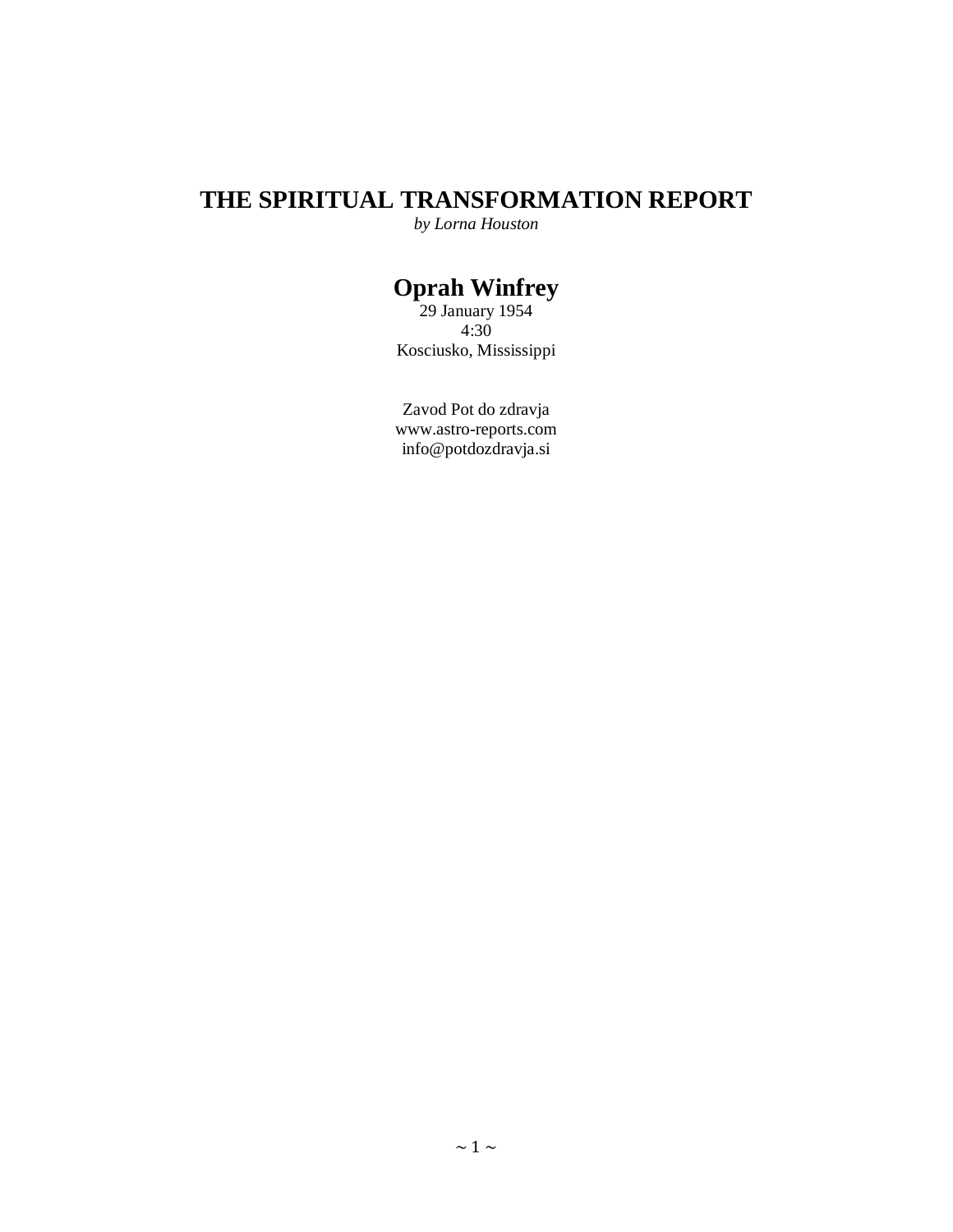*Listed below is a list of planetary positions at birth for*

# **Oprah Winfrey**

Positions of Planets at Birth:

| True Node 23 Cap 56<br>Asc. 29 Sag 41<br>MC 17 Lib 25<br>2nd cusp $5$ Aqu 04<br>3rd cusp 13 Pis 19<br>5th cusp 14 Tau 52<br>6th cusp 7 Gem 52 | Sun $9$ Aqu 00    | Pluto 24 Leo 09 |
|-----------------------------------------------------------------------------------------------------------------------------------------------|-------------------|-----------------|
|                                                                                                                                               | Moon $4$ Sag 32   |                 |
|                                                                                                                                               | Mercury 19 Aqu 09 |                 |
|                                                                                                                                               | Venus 8 Aqu 51    |                 |
|                                                                                                                                               | Mars 23 Sco 35    |                 |
|                                                                                                                                               | Jupiter 16 Gem 39 |                 |
|                                                                                                                                               | Saturn 9 Sco 03   |                 |
|                                                                                                                                               | Uranus 20 Can 19  |                 |
|                                                                                                                                               | Neptune 26 Lib 04 |                 |

Tropical Placidus Standard time observed GMT: 10:30:00 Time Zone: 6 hours West Lat. and Long. of birth: 33 N 03 27 89 W 35 15

Aspects and orbs: Conjunction: 7 Deg 00 Min Sextile : 4 Deg 00 Min Square : 5 Deg 00 Min Trine :  $5 \text{ Deg } 00 \text{ Min}$ Quincunx : 3 Deg 00 Min Opposition : 5 Deg 00 Min

\* \* \* \* \* \* \* \* \* \* \* \* \* \* \* \* \* \* \* \* \* \* \* \* \* \* \* \* \* \* \* \* \* \* \* \* \*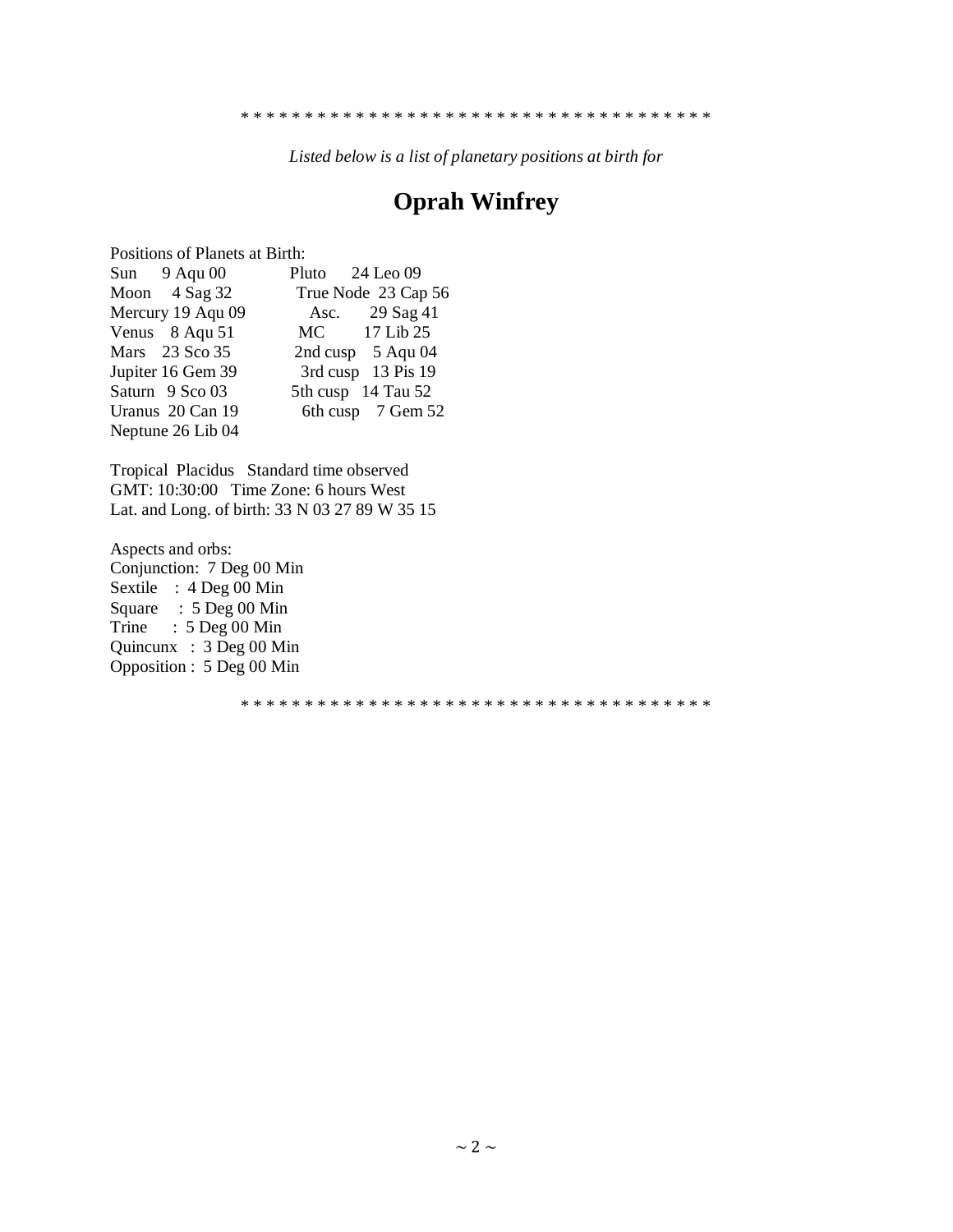## **INTRODUCTION**

*Report and Text Copyright by Lorna Houston and Cosmic Patterns Software, Inc. The contents of this report are protected by Copyright law. By purchasing this report you agree to comply with this Copyright.*

Many people, in fact, all members of humanity who have not yet healed to the point of turning into Light have the lingering effects of one or more past traumas which are preventing their full potential from manifesting. Some of these past experiences may be recent; some may be things which happened in your childhood which we might not even remember; and some may have came from prenatal events or events which happened before we were even conceived.

Astrology is an excellent tool for zeroing in on where each individual's blocks may be and then suggesting new ways of thinking which will bring about healing and freedom from the past.

Other theories of past reconstruction tend to be unnecessarily tedious, expensive and usually unproductive. For example, non-astrological therapies which go back into the past may dwell on unhappy memories and even increase the pain rather than bring in the solution. Similarly, past life regression may just give more of a feeling of lack of personal power. In reality, the only constructive reasons for going back into the past is to determine what the individual concluded as a belief from the experience and then to replace that belief with a more positive one.

For example, if you experienced hunger sometime in the past and developed a fearful belief from it that you could starve, you would feel more secure by adopting a newer, positive belief to allow the good to enter into your life in the future. You can choose to believe instead that you will always have plenty of nourishing food. You will then be likely to go joyfully to the health food store and even plant your own vegetable garden. You will expect something good to happen and then you will make it happen. You will overcome the possibility of not having enough food. Our beliefs are the thoughts which create our actions. Even if the new belief seems impossible at first, you will be surprised at how fast you start to notice positive changes.

Best Wishes, Lorna Houston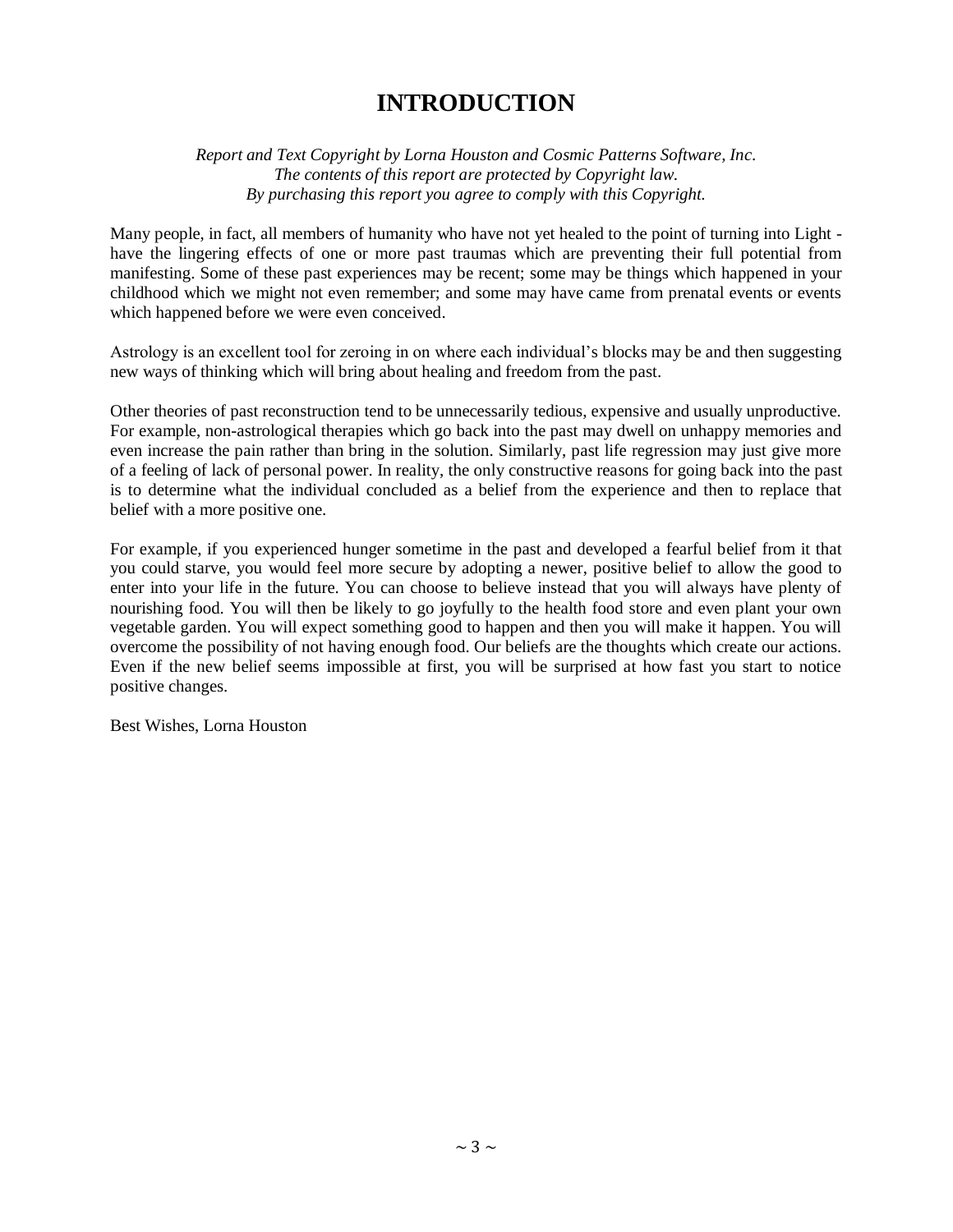# **CHAPTER 1: LUNAR NODES**

*Your lunar nodes give you an overall picture of your life - where you have been and where you are going. Your South Node indicates the overall impressions which you have from the past and what karma you need to come to terms with to move ahead to a bright and happy future. Your North Node outlines what that positive future will be like - the meaningful life path which you will be free to pursue once you have got your past limitations out of the way.*

*Whether you choose to look at your past in terms of inheritance from your ancestors or past lives in previous incarnations, the overall pattern of your South Node will be the same. It will be an abstract description of however you conceptualize your past influences. Similarly, your North Node will be an abstract impression of your future growth and it will be up to you to fill in the details of how your life mission will unfold.*

#### *North Node in Capricorn - South Node in Cancer:*

You were well nurtured in your early years, with your every need being met. However, having things done for you does not allow you to become responsible yourself, and you need to leave the security at home to achieve your own career success. This may be difficult because your mother will try to keep you from leaving home. You need to realize that staying home would only keep her from addressing her own needs and it would keep you from becoming your own person. Set an example for her of how to care for one's self.

#### *North Node 1st House - South Node 7th House:*

In the past you have devoted yourself to a partnership, but having learned its lessons it is now time for you to strike out on your own. You will gain confidence as you go along.

## **CHAPTER 2: SATURN**

*Saturn represents the area(s) where you have been held back, but on the positive side it gives you stability and awareness of your roots. Saturn can be viewed as the influence of your grandparents, the Sun as your father's influence and the moon as your mother's. In a family with healthy relationships, Saturn will give you the sense of outer authority which you will then internalize as your own independent self-discipline as you grow. Your grandparents will be seen as laying the groundwork for future generations to progress.*

*However, if family conditions have been less than perfect, your grandparents may have left their unresolved problems to your parents who have then passed on this burden to you. A grandparent may have been absent, too strict and harsh, or even deliberately sadistic and controlling. He or she may have experienced great lack or deprivation, such as poverty, cold, lack of shelter, lack of water or food, or overworked and harsh conditions. Your own liberation will come from realizing that you are not being disloyal or disobedientwhen you create a future in which you will let go of these influences.*

#### *Saturn in Scorpio:*

Your grandparents had to struggle very hard because of challenging circumstances beyond their control. They may have faced war, deaths, poverty or financial explorations. However, they learned from all this to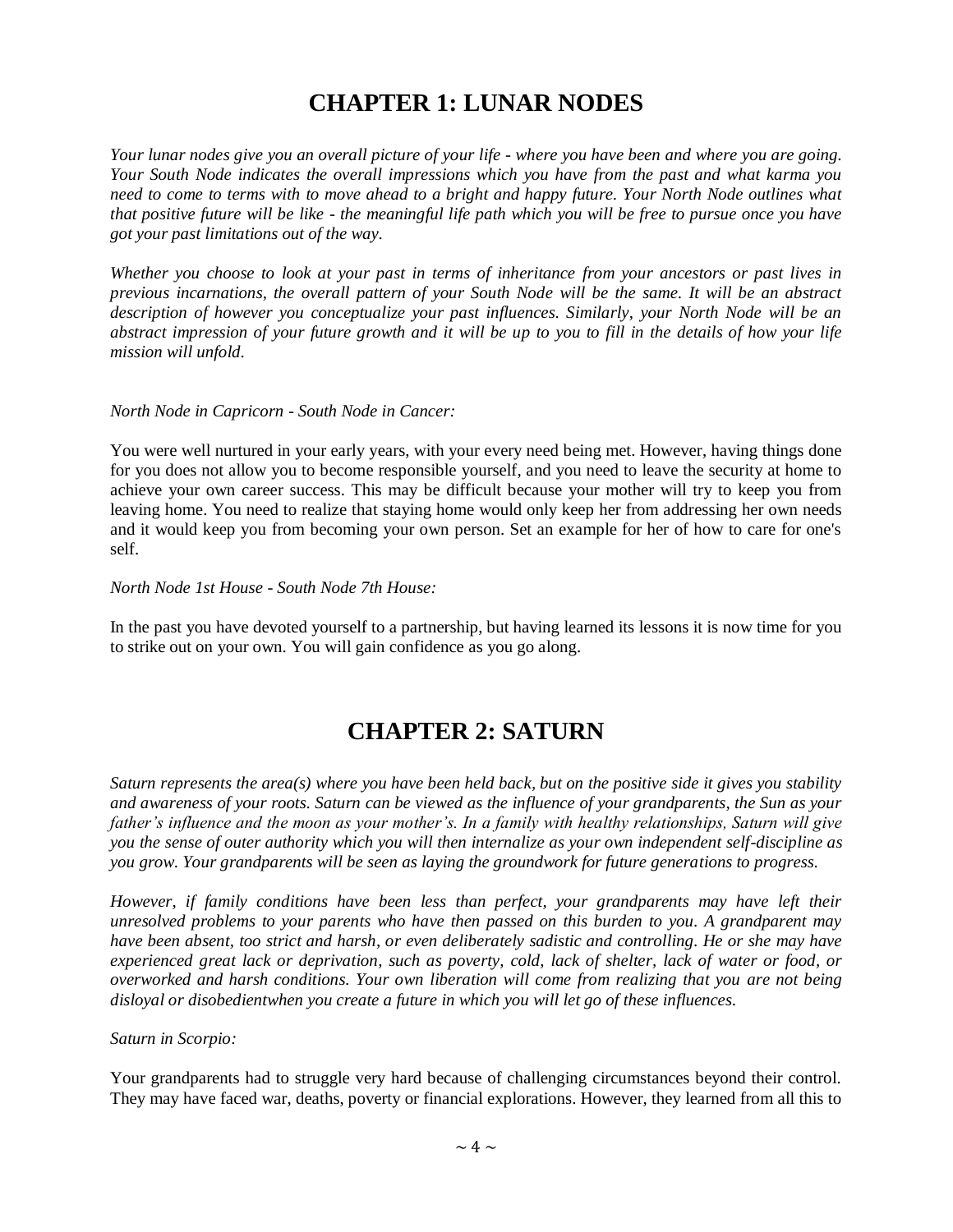be very brave, persevering people. You have benefited from these lessons which they learned and you can create your own, bright future.

#### *Saturn in 10th House:*

Your ancestors may have worked their way to the top in important positions, but they have likely become too attached to status and not interested enough in deeper values. You do not need to follow in their shoes because you are your own person and you can create your own life the way you want it to be.

## **CHAPTER 3: THE MOON**

*An understanding of your Moon is very important in overcoming past traumas because it represents your emotions and it is your emotions which must be healed. The Moon is indicative of the motherly influence in your chart and mothers are the early source of nurturing. If you can bring in enough nurturing, at any stage in your life, to offset any past traumas, you will have successfully offset whatever was in essence the opposite of being nurtured.*

*So, you need to learn how to nurture yourself better and then to carry this out in specifically addressing the area(s) of hurt. You can work on this by yourself and/or you can seek out the help of family, friends, community resources and religious supports. The main thing is to come to see you are loved and worthy of love. Keep re-affirming this thought so the love will get bigger and bigger in your mind and the experience of lack of love will get smaller and smaller.*

### *Moon in Sagittarius:*

Your mother raised you according to her own very positive philosophy or religion. Even if you are challenged by those who want you to be more scientific or more open-minded, your optimism will see you through. Of course, you are free to explore any new beliefs you want as an adult; this would not be disloyalty to your mother because it would be done in the context of the belief that the truth will prevail.

### *Moon in 11th house:*

You grew up in almost a group atmosphere with your mother inviting her many female friends and their children over to visit. Or, you may have been raised in a day care setting. You learned to be open-minded to all kinds of people and to feel more secure in a group. However, sometimes you need to be alone to get centered and to re-charge your feelings.

## **CHAPTER 4: THE SUN**

*While the moon rules your mother and unconditional love, the Sun rules your father and conditional love. In other words your father teaches you there are limits on behavior, as you will be rewarded if you behave*  well and not if you don't. If your father was not present or if he did not perform his fatherly role for some *reason, then you may have became subject to traumatic experiences brought about by persons who disapproved of your behavior. It is also possible that your father, or whoever was in the fatherly role, abused you in some way. This would have left you with two challenges to overcome: to heal from the abuse and to learn socially acceptable behaviors from someone else. What you can best do is to seek out*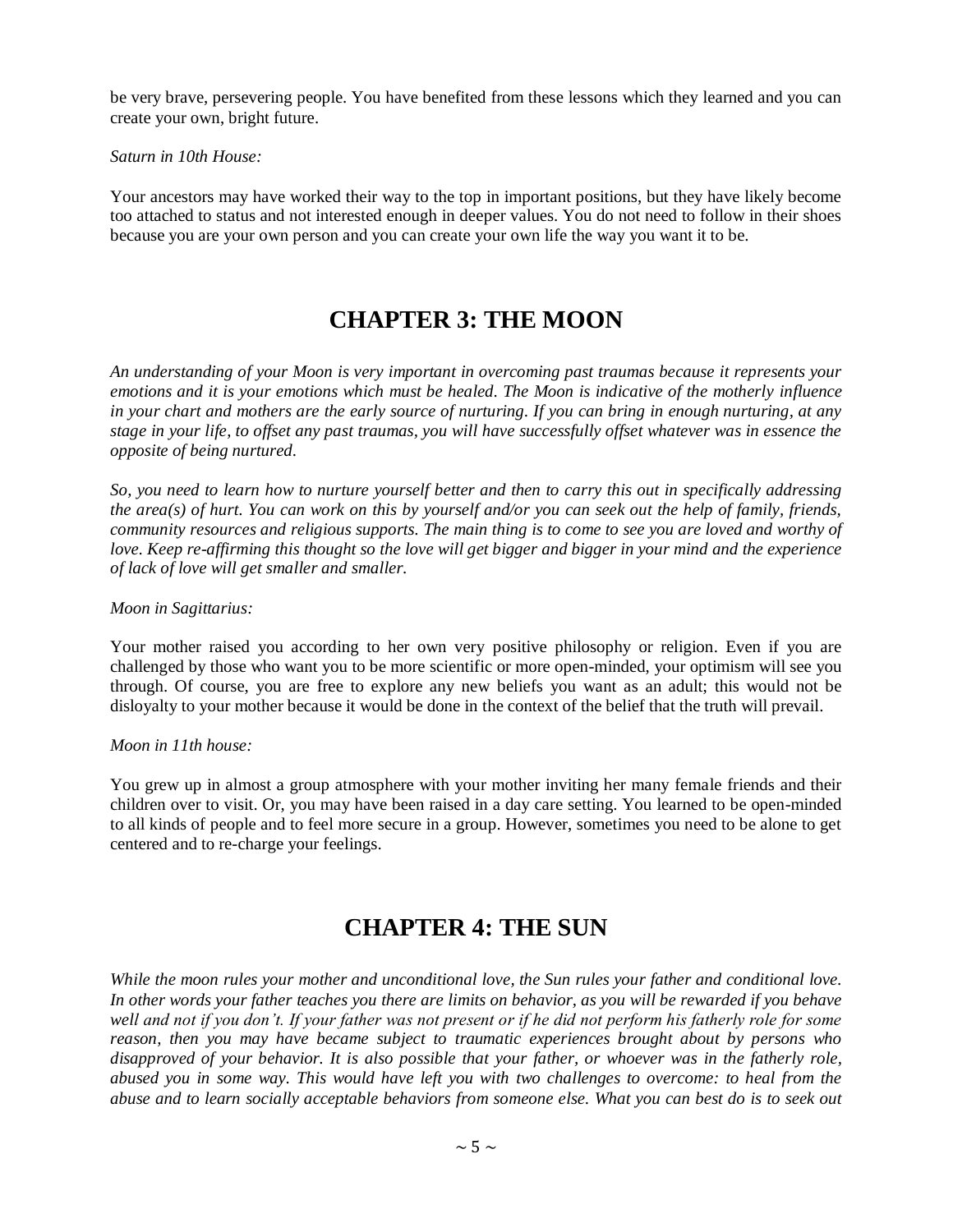*persons who are reliable, trustworthy, well-adjusted father figures and learn from them. For example, there are ministers, counselors and teachers. If one of these other persons turns out not to be reliable either, then do not be discouraged and do not blame yourself; you have not done anything wrong.*

### *Sun in Aquarius:*

Your strength is in your large network of friends and acquaintances. You can rely on them to help you and you in turn help them. Because you are so inventive and future-oriented, the limitations of the past do not hold you back. You are in tune with the universal level of creation which is high above earthly problems.

### *Sun in 2nd house:*

Your establishment of security and wealth is highlighted in your life. You have the energy to work hard and earn money, and focus on the best ways to spend it or save it. Particularly if you were poor and did not have security in the pst, you now have the strength and willpower to transcend these issues.

## *Sun Conjunct Venus:*

As you have a joyful, loving disposition, you are not bothered by negative past experiences, and you go ahead and love life.

## *Sun Square Saturn:*

Because your father was likely raised too strictly, he developed a harsh personality and the burden of his strictness would have been passed on to you. You would tend to subject yourself to a harsh life even if you move away from your father; unless you introduce a new, positive set of beliefs and expectations at the subconscious level. Learn to enjoy leisure and know you deserve ease rather than struggle as much as anyone else.

# **CHAPTER 5: ASCENDANT**

*While your Sun and Moon represent your father and mother respectively, your Ascendant represent yourself. It is the area of life where you outwardly express your individuality. Your other planetary experiences all come together to be expressed through your Ascendant. It, therefore, is the part of you which others readily see.*

*In other words, if you want to improve the way in which other see you, you can either change the way in which you express yourself or, if necessary, make deeper changes which will then show through.*

*An additional approach is to focus on improving your self-confidence. You may be free of any underlying problems; but if you do not believe in yourself, you will not come across as being the wonderful person you really are. So, believe in your own magnificence and think of all the ways in which you are wonderful.*

### *Ascendant in Sagittarius:*

*To others you appear to be enthusiastic adventurer. You will impress others as being an inspired educator who will either teach others in a foreign land or be a minister or professor closer to home. You will seem to be a positive thinker who has transcended any past problems.*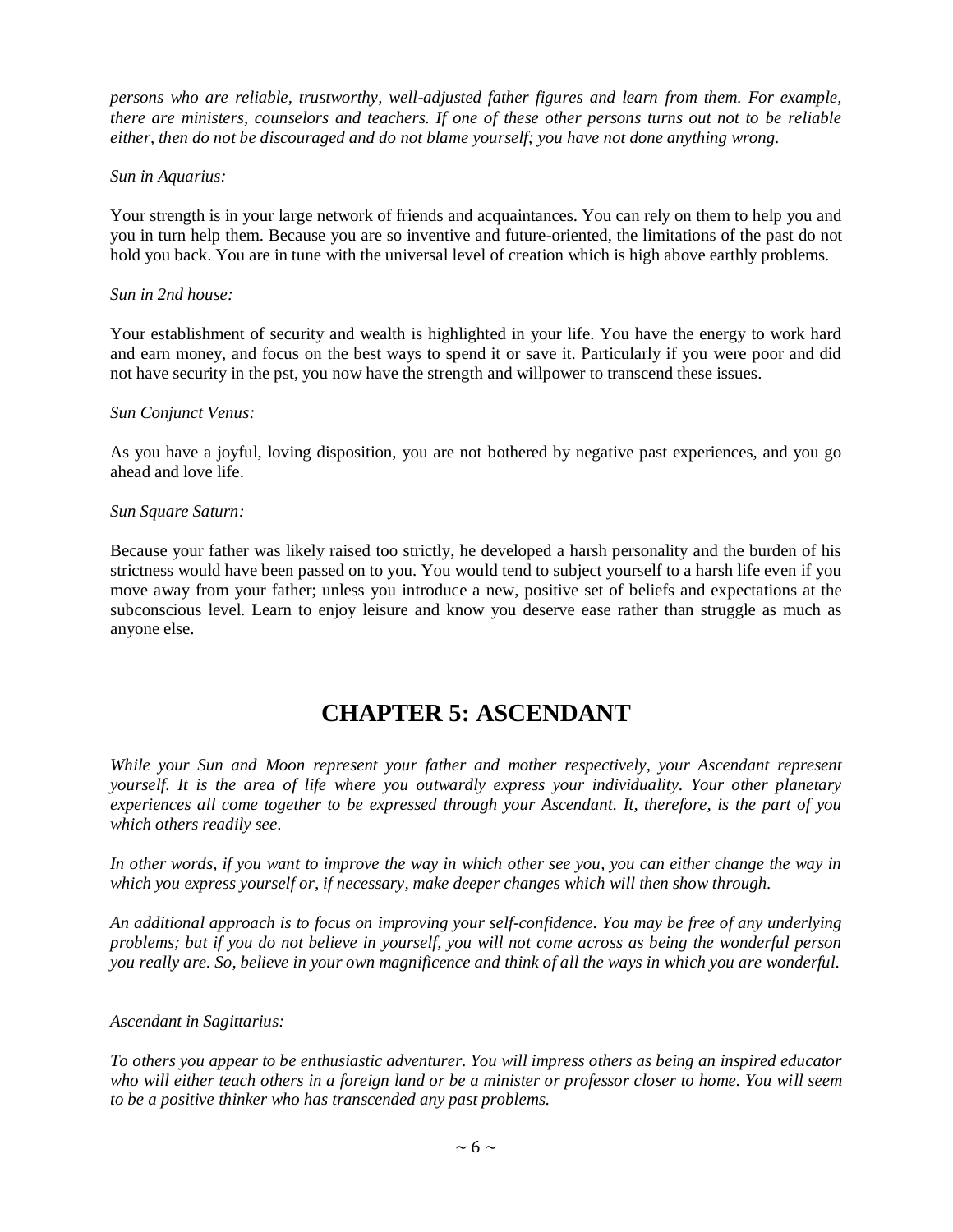*Asc. Sextile Neptune:*

*You are blessed with a psychic talent to tune into the emotions of others and even heal them. You are very artistic and creative and you are able to include subtle details in your art which draws the attention of others to how they too can be more receptive and sensitive. You are kind and compassionate to those who may be suffering.*

## **CHAPTER 6: MERCURY**

*Mercury rules the communication, learning and teaching. If you are trying to free yourself of a past trauma, it is healthy to communicate your needs, either to someone who is a helper or to others who are facing the same problem.*

*You can learn about how others have dealt with similar challenges and then share this knowledge with others.*

*If you have been abused as a child and the abuser has told you not to tell anyone about it, you do need to feel guilty or ashamed about seeking help. Often there are telephone lines where you can talk to someone about it without even having to meet the person you are talking to. It is essential to your happiness to get your feelings out and not store them inside. When no one speaks up, it is common for those who have been abused to think they are the only victim, but this is seldom the case.*

#### *Mercury in Aquarius:*

Your thinking is very future-oriented and you are not likely to be held back by any unresolved emotions from the past. That is because you understand the underlying order of the universe and you see everything is unfolding as it should.

#### *Mercury in 2nd house:*

You direct your thinking towards practical matters such as financial success and do not let your emotions about anything in the past interfere with good work now.

#### *Mercury Square Mars:*

Others may at times consider you to be argumentative but it is good trait to be able to stand up for yourself and to protect yourself verbally if anyone ever tries to take advantage of you. In this way you avoid any traumatic experience from which you would later have to heal.

### *Mercury Trine Jupiter:*

You would have special talent for traveling to various faraway places to spread a message of positive hope and faith. You would uplift many who may have been stuck in their despair about the past by motivating them to look at life in a very optimistic light.

### *Mercury Quincunx Uranus:*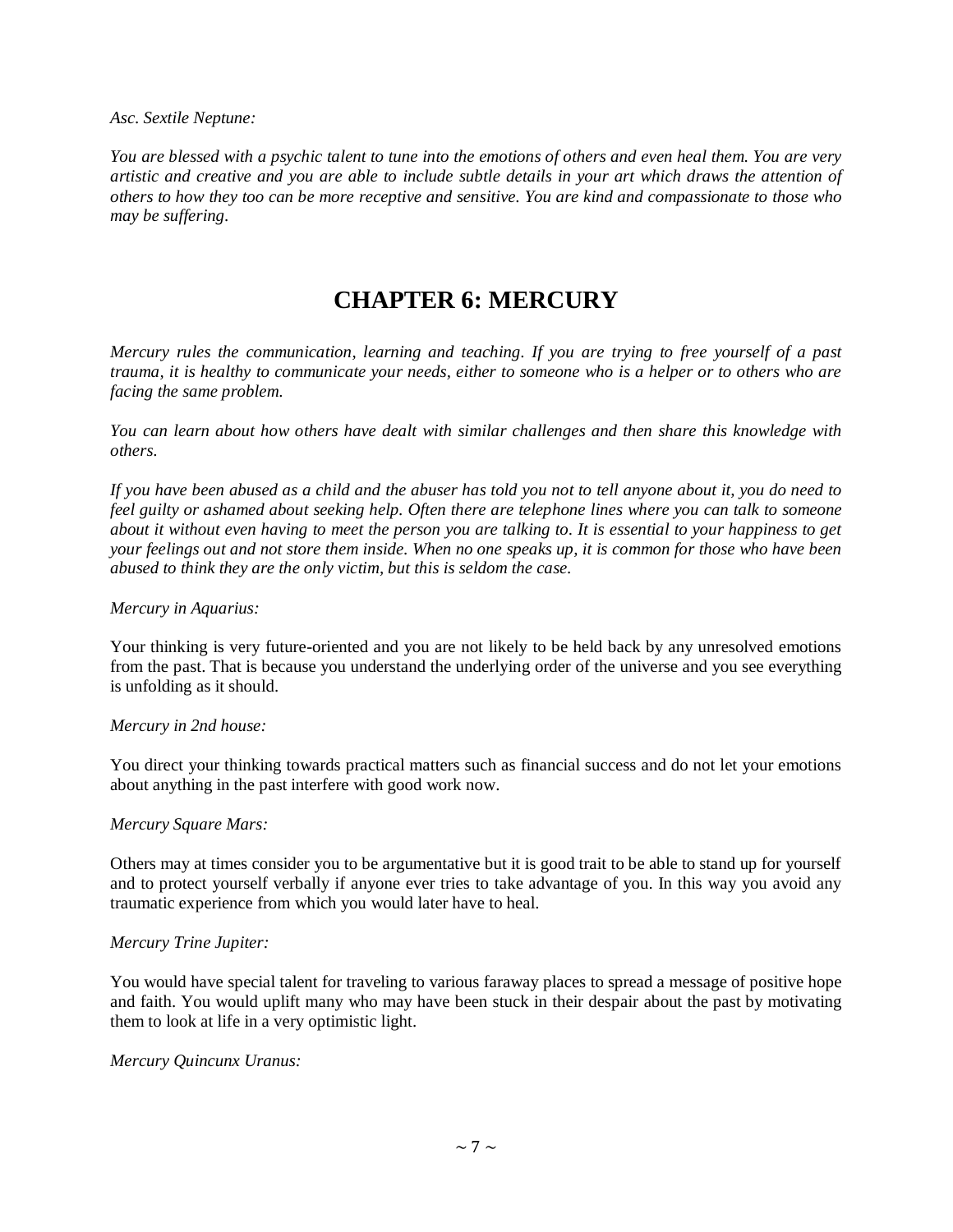If you remain focused, you will be an inventive genius who can follow your ideas through to their practical applications. You need to integrate your inventive flashes with enough patience and hard work! This positive approach will be far better than just going around feeling as if your future progress is held back by the past.

### *Mercury Opposition Pluto:*

You need to find a balance between your interest in objective, scientific study on one hand and your interest in deeply emotional subjects on the other. You can work this out by combining field studies of intense, life-or-death topics with reporting and analyzing them.

## **CHAPTER 7: VENUS**

*Venus rules love and it is not unusual for those who have been rejected in love to feel some kind of ongoing trauma. Venus rules your heart and you need to heal from these feelings in order to love again. The main thing is not to withdraw from others for too long or to shut off your emotions.*

*If you have not recovered after a long time, it may be you have another underlying, unresolved issue. For example, if you felt rejected by a parent even before you met that person, you would have to go back and heal that first.*

*Venus can also be involved in abuses such as sexual assault. This would most likely have occurred after puberty, although non-violent pedophilia of a child victim can occur with a Sun-Venus combination.*

*The path to healing involves learning to love yourself and restoring your self-esteem. There are professionals and crisis clinics who can help you. You may also wish to focus on justice and selfempowerment.*

*Venus in Aquarius:*

You need to have freedom in your personal relationships and to have many friends and acquaintances. This usually works well for you, but occasionally you could find yourself befriending someone whose moral standards are too off-beat for your well-being and you need to take sensible precautions.

### *Venus in 2nd house:*

You might tend to seek a partner who can give you wealth and business success. This can work out happily but there may be some potential partners who object to the idea of being loved for their money and not for themselves. The key is to begin by loving yourself and this love will extend into your partnership. Find real security within.

### *Venus Square Saturn:*

It is difficult for you to feel optimistic about forming happy relationship. This influence came down to you from your grandparents, who were very strict and stern. However, this is a new moment and with conscious effort and willpower, you can leave the past in the past and have happy relationships now.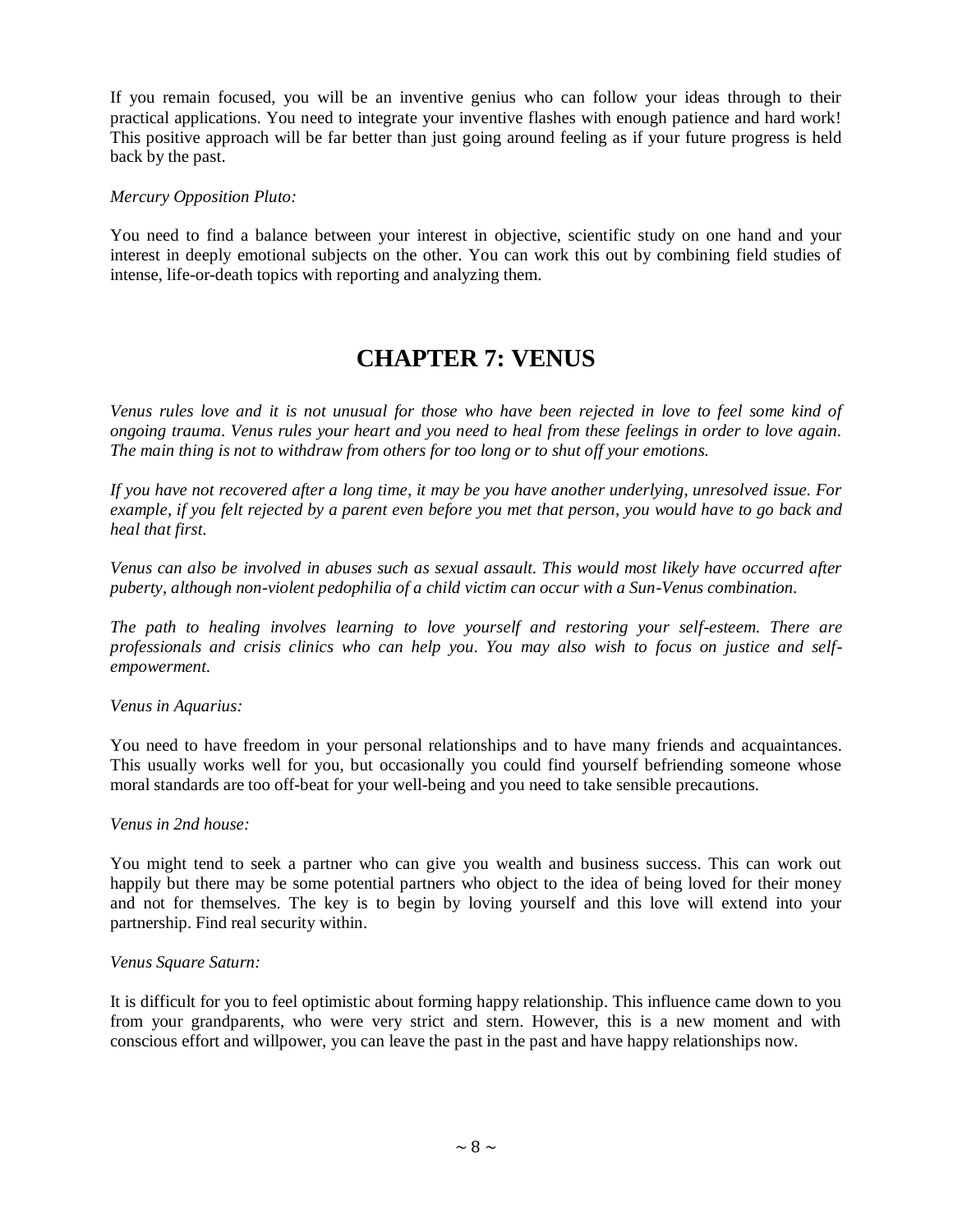# **CHAPTER 8: MARS**

*Mars is traditionally the war-god and the past traumas associated with it are likely to be associated with war, conflict or aggression. Of course, the opposite to war is peace and the pursuit of peace is the obvious antidote for trauma from wars.*

*However, it is not always simple as discouraging one's aggressive side. Aggression still needs an outlet and suppression of it will only lead to more conflict. The key is to channel the war skills into peaceful channels. For example, we will always need aggressive people to put out the fires, catch the criminals and do the construction work.*

*Another aspect of handling Mars energy is to develop your self-confidence. Someone who studies martial arts and knows he or she could win a fight if the necessity ever arose does not feel the need to get into conflict to prove something out of insecurity. Also, if the trauma you are suffering involves having been victimized in a conflict, you would feel safer knowing you have learned to defend yourself if you ever have to in the future.*

#### *Mars in Scorpio:*

You are unlikely to forget about the emotional effects of any past traumas until you have had a chance to fight back. You can be very aggressive and relentless in attacking the opposition, regardless of whether they appear to be bigger and stronger than you. You will remember what they did and you will fight back even to the point of being a martyr.

#### *Mars in 11th house:*

You are very assertive in leading groups of people to achieve a great deal, especially in the area of social reform or the promotion of new ideas. Make sure your associates are reasonable and law-abiding people so you will not become involved in unconstructive, rebellious causes.

### *Mars Trine Uranus:*

You are fortunate to be able to handle your aggressive, rebellious energies in a positive, constructive way. For example, you are very inventive, especially with electric devices or anything to do with aircraft. You are able to put the past in the past and forge ahead happily into the future.

#### *Mars Square Pluto:*

You may have suffered a past traumatic experience of war, death or violence or been close to this type of thing. What is happening is your intense willpower has brought you with the realm of the higher, universal source of energy but you have not yet mastered it because you are still too ego attached. You need to stay on the spiritual path and elevate your ego energy to a higher plane until you experience a spiritual rebirth above and beyond the level of trauma.

#### *Mars Sextile N. Node:*

You have learned the lessons of the past and now you have the chance for a bright future. It is through your own faith and belief that you have reached the experience of ease and thankfulness which you enjoy now.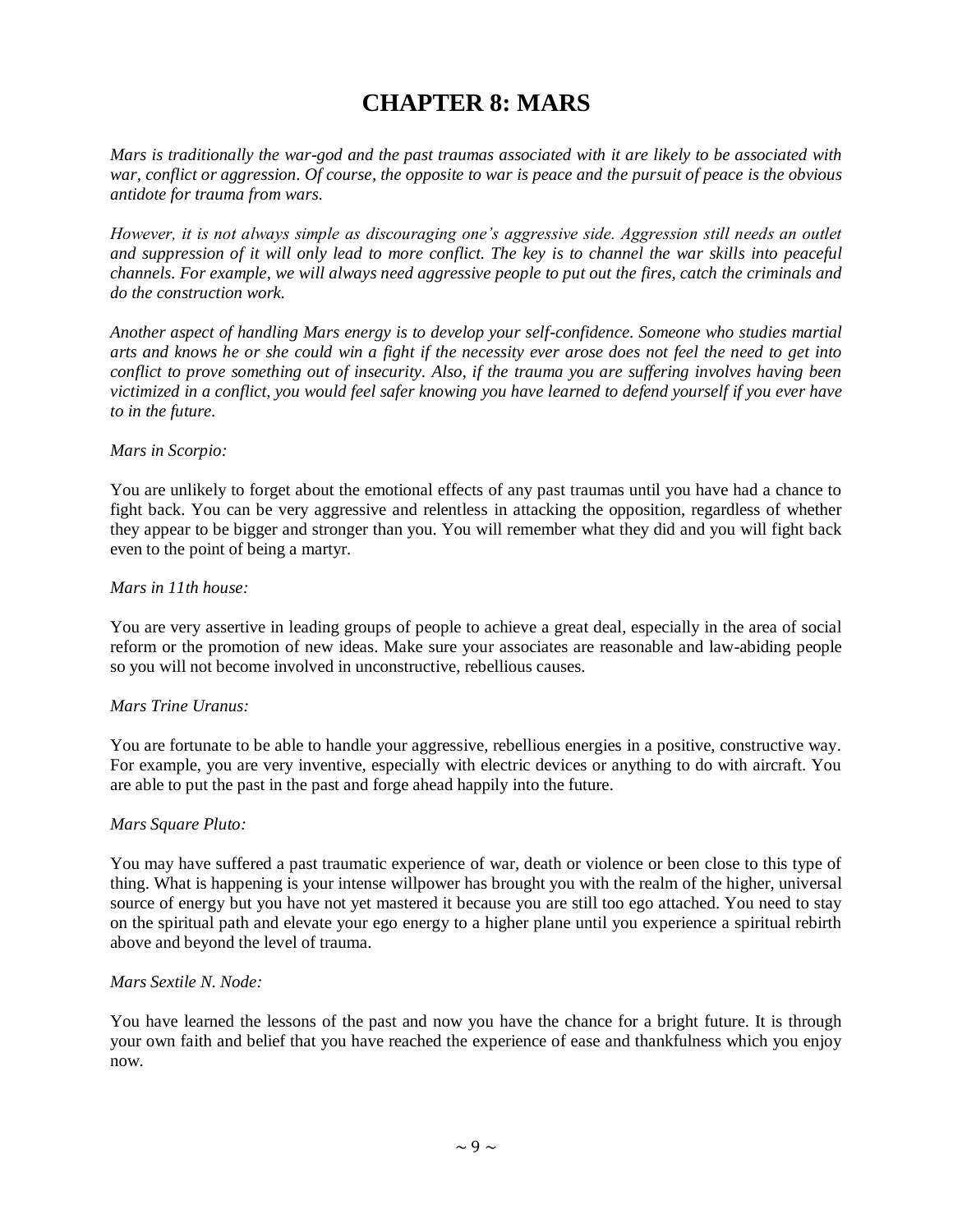# **CHAPTER 9: JUPITER**

*The type of traumas associated with Jupiter tends to have to do with religion or culture. For example, you may have suffered from poor treatment on the part of those who did not accept your religious beliefs. Another possibility is you may have been forced to leave your traditional surroundings and then suffer the culture shock of getting used to another country. Or, it may be that persons of another culture have moved into your homeland and made you feel as if you do not belong. In any of these instances, your need is to re-connect with your roots.*

*Jupiter energy has great potential to heal you from past traumatic experiences. It involves positive thinking, faith and knowledge of the Divine. In fact, it represents the underlying meaning of all religions and cultures. Its optimistic attitude can take you out of past, negative patterns and replace them with an enjoyment of the present moment and a joyful expectation of the future.*

### *Jupiter in Gemini:*

You are likely to have a vast knowledge of religion and philosophy from your studies and you might feel a calling to travel and give lectures about it. Your beliefs will take you high above the plane where problems from the past could linger. However, you also need to balance your higher learning with practical application to get its full benefit.

## *Jupiter in 6th house:*

You have a talent for healing others from any past traumatic experiences because you are inspired by your faith and you enjoy the practical work of uplifting others through the healing arts.

## **CHAPTER 10: URANUS**

*Uranus rules sudden changes and any past traumas associated with it are likely to be related to sudden unexpected events such as a lightning strike, a revolution or a sudden earthquake. These events occur when the tension builds up over a long period of time and then suddenly releases. Similarly, if you have built up a lot of tension or if you have been kept down and unable to express yourself, you will be more prone to sudden events. There is really not such a thing as an "accident" because it results in a predictable way when the normal need for change gets repressed.*

*Insofar as Uranus rules astrology, you can study astrology to predict when sudden, Uranian events are likely to occur in general and in your own life, and then you can make plans to be prepared (or even alter your life's course) ahead of time. You can come to expect sudden changes will be positive and they will be the work of the Divine-righting the wrongs and re-balancing the energies. Then you will anticipate the future with excitement rather than fear.*

## *Uranus in Cancer:*

As you have some conflict as to whether you want change or the stability of your home, you need to guard against any accidents in the home. You will do well if you turn your home into some kind of unique place, such as a place where your friends can meet or modern décor.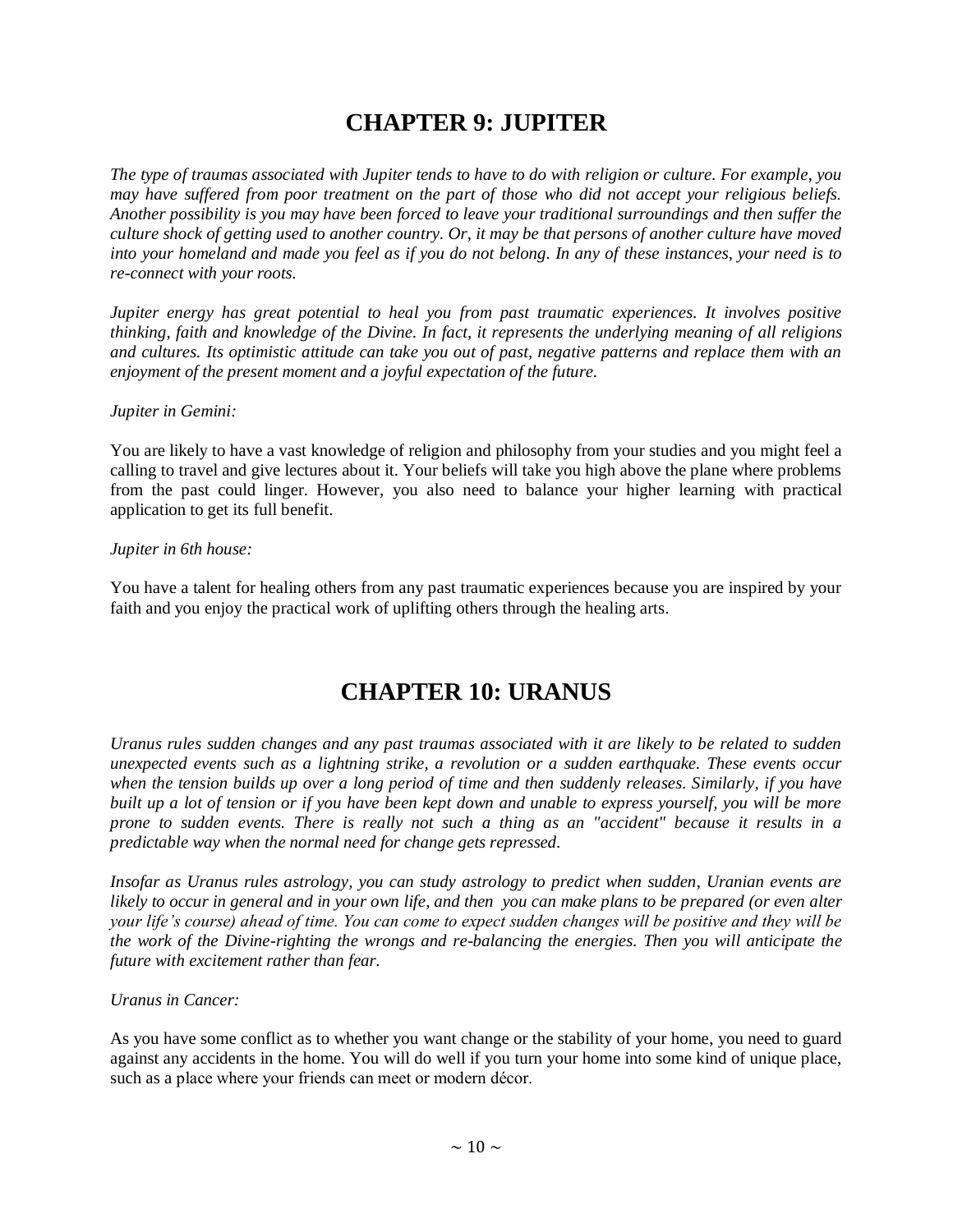#### *Uranus in 7th house:*

Although you are very progressive in your thinking, the one area where you may have lingering emotion effects from the past could be a marriage or the relationship which did not work out. However, your need for more freedom is very great and the partnership would have held you back. You need more innovative relationships.

#### *Uranus Opposition N. Node:*

You are somehow held back from getting on with your future by a need to stand up for the preservation of the status quo. It may be you do not agree with what others deem to be progress or it may be the old way of doing things works better.

## **CHAPTER 11: NEPTUNE**

*Neptune rules emotional receptivity and on the higher level. If you have suffered a past trauma related to Neptune it may be because you were a defenseless victim who was too busy being receptive to assert yourself, or it may be you very compassionately helped someone else and suffered the trauma as an intentional self-sacrifice to save the other person.*

*The key to healing from such traumas is to get your emotional energy flowing again. You need to talk out your emotions and express them in creative ways, such as by writing poetry, songs, doing art or singing and playing an instrument. It would help you to work with nurturing, non-judgmental, supportive people, so you can express your inner feelings safely. For example, you need to be with people who appreciate your art as self-expressive and who are not concerned with whether it is "good".*

*The water element could heal you such as swimming, fishing or paddling a canoe out in nature.*

### *Neptune in Libra:*

You were born in a generation when those who got married had a special, emotional bond with each other. On the other hand there were those who neglected their partners because of either addiction or poverty.

#### *Neptune in 10th house:*

You have the potential for a very successful career involving either compassion as minister or healer, or else creativity such as an actor or musician. Take care along the path so you are not deceived by persons pretending to get you ahead when they are not. Always be honest in your dealings.

#### *Neptune Sextile Pluto:*

You were born in an age when there were man opportunities for the people on our planet to align ourselves with a greater spiritual purpose. The key to doing this is kindness and compassion. If there opportunities are taken advantage of, the survival of our planet will be ensured.

#### *Neptune Square N. Node:*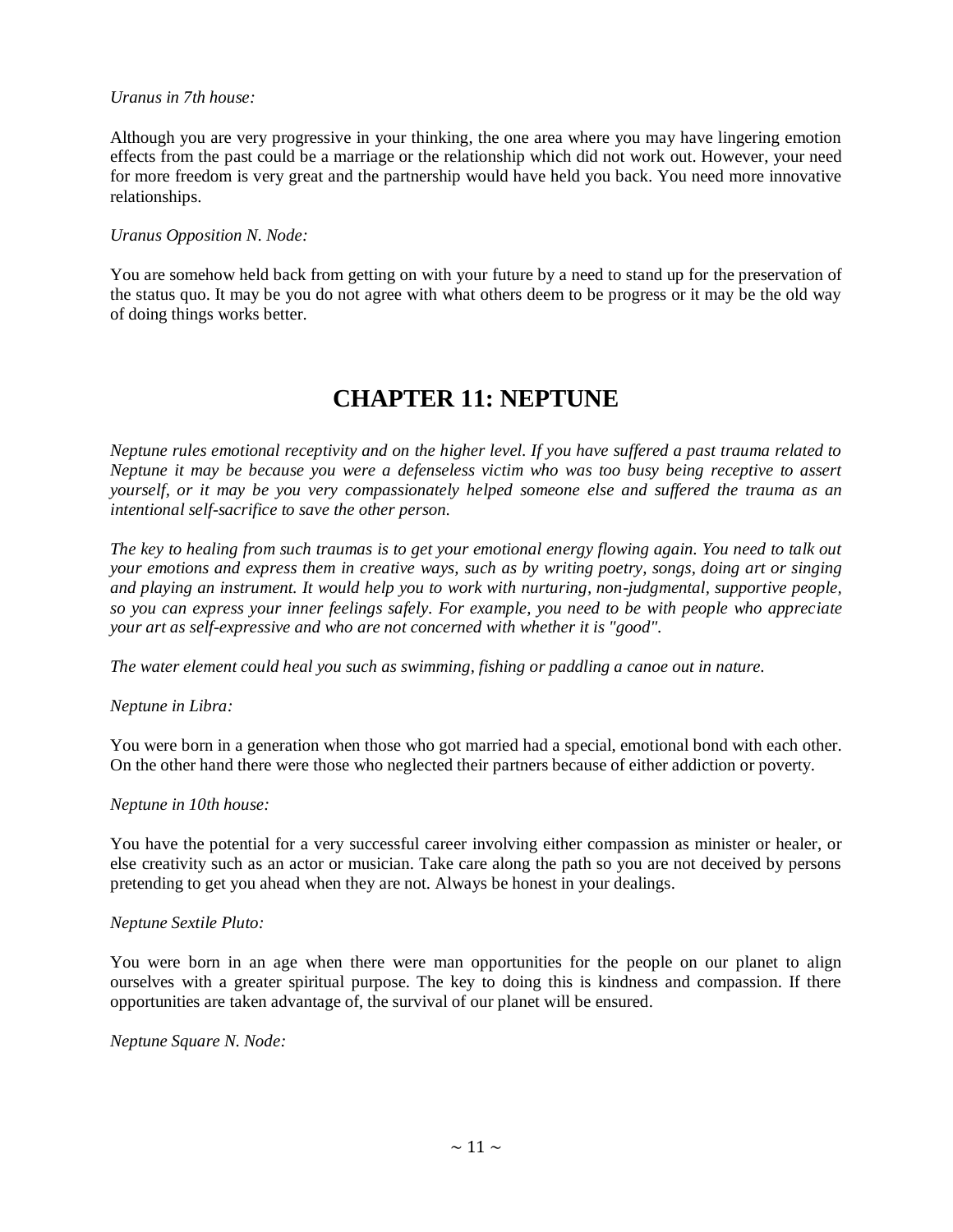In your attempts to get on with your future, you may be challenged by poverty, addiction, or some type of victimization. However, as long as you apply your willpower, you will overcome these challenges. Focus on seeing the truth through any illusions.

## **CHAPTER 12: PLUTO**

*As Pluto rules extremes, it rules many types of disasters and traumas. It rules death but it also rules rebirth. If you have ever faced a life-or-death situation or a series of intense circumstances which seemed to be beyond your control, it is likely there was a Pluto transit in your chart.*

*The events may have affected your emotions deeply and perhaps left you with a fear that something similar could happen again. For example, if you lost relatives in World War II you might be afraid that uncontrollable events could cause you to lose relatives again. However, a study of astrology can give you insight into this and transcend the fear. In World War II, most of the people had Pluto in either Gemini (ruling aunts, uncles and cousins) or Cancer (ruling the mother and children). Pluto will not be in either of these signs again during the normal lifespan because it takes Pluto 248 years to revolve around the Sun and be in the same sign again. So, even if Plutonian events seem unpredictable, they are part of your overall plan and when that is realized, a rebirth occurs.*

#### *Pluto in Leo:*

You were born into a generation when the uncontrolled differences between countries were maximized and the destruction of the planet became a fear. The seriousness of these possibilities caused a turning to fun, children, games and recreation as being a better solution than to have power struggles and their potential outcomes.

### *Pluto in 8th house:*

Your early life was affected by extreme life-or death events which may have used up your family's financial resources. There was a need to rebuild again from the ground up. Through your own willpower you learned to cope emotionally with the most challenging financial and even human losses. You have developed great courage which will now benefit you through life. You invest your money very wisely and have insurance and legacies set up.

#### *Pluto Quincunx N. Node:*

Because of the life-or-death hardships faced by your elders, you tend to be held back by their problems until you work long and hard. However, you have the unusual willpower and the ability to practical, unemotional and well-disciplined. Therefore, you will succeed in creating a bright future for yourself. The moral characters which will have developed will benefit you tremendously in facing any situation throughout life.

## **CONCLUSION**

This report has given you many ideas to help you transcend any past traumas. It will also be helpful for you to work with an astrologer who can help you put all of the ingredients together and get a bigger